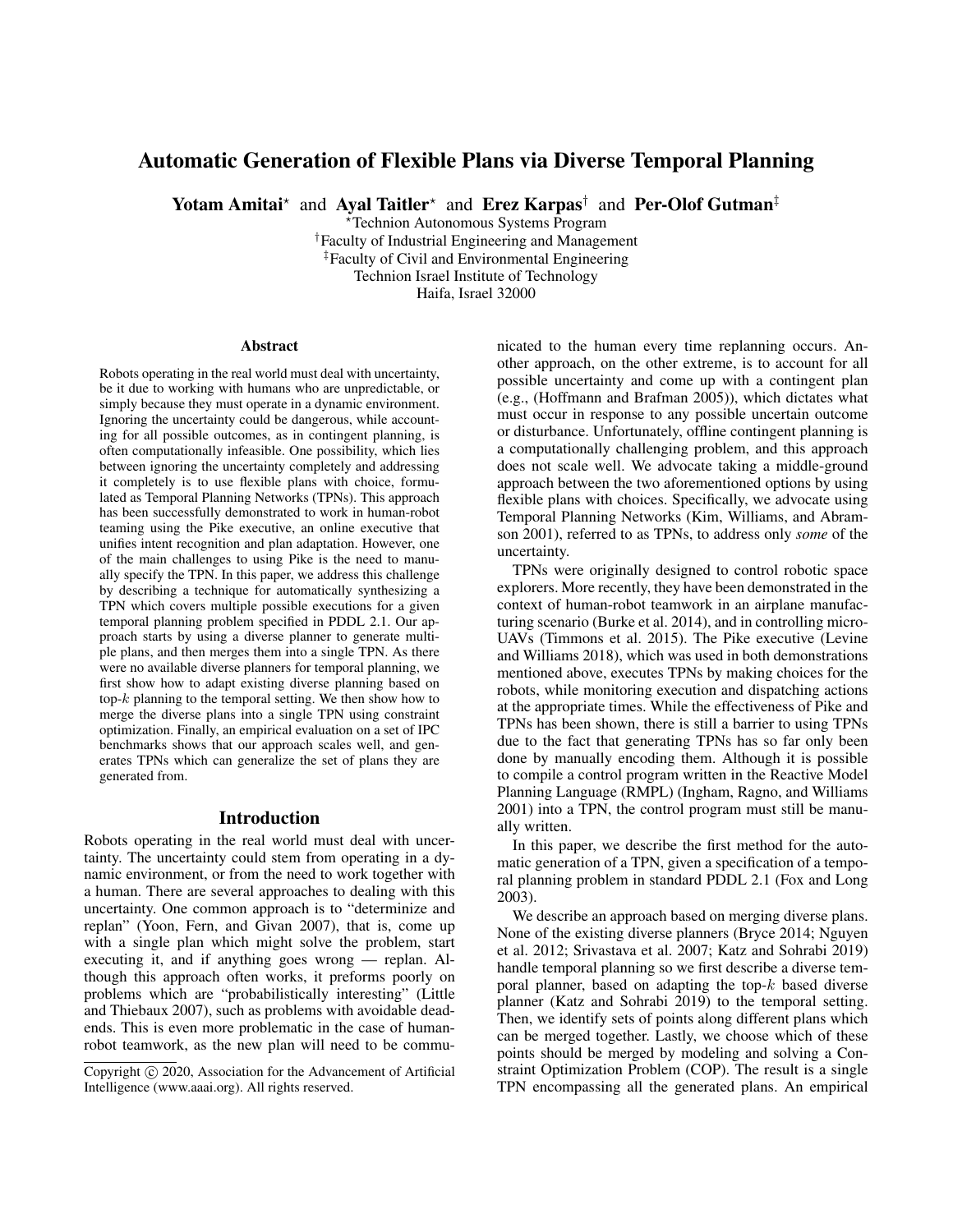evaluation on a set of IPC benchmarks shows that our approach can quickly generate TPNs, even for large problems.

We attempt to create the smallest possible TPN by maximizing the number of points our process merges along the different plans. Smaller TPNs encode all the original plans compactly, reduce complexity by lowering the number of elements in the TPN and intuitively, are easier to communicate to a human counterpart.

# Background

We start by reviewing the necessary background on temporal planning, TPNs and diverse planning.

We assume we have a planning problem modeled in the propositional subset of PDDL 2.1 (Fox and Long 2003), that is, given by a tuple  $\Pi = \langle F, A, I, G \rangle$ , where:

- $F$ : The set of Boolean propositions, s.t  $S$ , the set of all possible states is then all the subsets of F, meaning  $|S|$  =  $2^F$  states.
- A: The set of durative actions.
	- Each durative action  $a \in A$  has a duration dur(a)  $\in$  $[dur_{min}(a), dur_{max}(a)]$  and is described by a  $\langle \text{pre}_{\vdash}(a), \text{eff}_{\vdash}(a), \text{inv}(a), \text{pre}_{\dashv}(a), \text{eff}_{\dashv}(a) \rangle$ , where:
	- Minimum duration dur<sub>min</sub>(a) and maximum duration  $dur_{max}(a)$ , where  $0 \leq dur_{min}(a) \leq dur_{max}(a)$ ,
	- Start condition pre<sub>⊩</sub> $(a) \subseteq F$  (respectively, end condition pre<sub> $\neg$ </sub> $(a) \subseteq F$ ), must hold when durative action a starts (respectively, ends),
	- Start effect eff $\in(a)$  (respectively, end effect eff<sub>-(a)</sub>), occurs when durative action a starts (respectively, ends). The effects specify which propositions in F become true (add effects), and which become false (delete effects), and
	- Invariant condition inv $(a) \subseteq F$  which must hold during the whole execution of  $a$ .
- $I \subseteq F$ : The initial state, specifying exactly which propositions in  $F$  are true at time zero.
- $G \subseteq F$ : The goal, which propositions we wish to be true at the end of plan execution.

A solution to a temporal planning task is a schedule  $\tau$ which is a sequence of triples  $\langle a, t, d \rangle$ , where  $a \in A$  is a durative action,  $t \in \mathbb{R}^{0+}$  is the time when the durative action a is started, and  $d \in [\text{dur}_{min}(a), \text{dur}_{max}(a)]$  is the duration chosen for a. Similarly to plan validity, we call a solution's schedule  $\tau$  valid, if the assignment for the time duration for each durative action respects all the temporal constraints. A schedule can be seen as a sequence of Instantaneous Happenings (IH) occurring at least  $\epsilon$  time units apart (Fox and Long 2003), which occur when a durative action starts and when a durative action ends. Specifically, for each triple  $\langle a, t, d \rangle$  in the schedule, we have an IH (also called snap action),  $a_{\vdash}$  occurring at time t (requiring pre $_{\vdash}(a)$  to hold  $\epsilon$  time before t, and applying the effects eff $\in$  (a) right at t), and an ending IH  $a_\dashv$  at time  $t+d$  (requiring  $\text{pre}_\dashv(a)$  to hold  $\epsilon$  before  $t + d$ , and applying the effects eff<sub>-1</sub>(a) at time  $t + d$ ). Thus, a solution for a temporal planning problem can be viewed as a sequence of such happenings, each with its time stamp,

e.g.  $\langle (a^{1}_{\vdash}, t_{1}), ..., (a^{i}_{\vdash}, t_{i}), ..., (a^{1}_{\dashv}, t_{j}), ..., (a^{i}_{\dashv}, t_{k}), ... \rangle$ . In order for a schedule to be *feasible*, we also require the invariant condition  $inv(a)$  to hold over the open interval between t and  $t + d$ . Finally, given a state s and a sequence of IHs  $\Sigma$  (without timestamps), we will denote the state resulting from applying  $\Sigma$  from s by  $T(s, \Sigma)$ . The schedule  $\tau$ is valid if  $G \subseteq T(I, \Sigma)$ , where  $\Sigma$  is the sequence of IHs in  $\tau$ , ordered by the time they occur – that is, we require the goal to hold after all actions have completed. In this work we make us of OPTIC (Benton, Coles, and Coles 2012) as the underlying temporal solver. In this work we make use of diverse planners, which generate dissimilar solutions for the same planning task. Various approaches to diverse planning have been proposed (Bryce 2014; Nguyen et al. 2012; Srivastava et al. 2007). Reviewing the extensive literature on diverse planning is out of scope of this paper, see (Roberts, Howe, and Ray 2014) for such a review. In this paper, we will extend the diverse planner (Katz and Sohrabi 2019), which uses a top- $k$  planner (Katz et al. 2018) to generate the top- $k$  best solutions to the planning task.

We are now ready to define Temporal Planning Networks (TPNs), a formalism for representing flexible plans with choices. A TPN is an extension to the Simple Temporal Network (Dechter, Meiri, and Pearl 1991), which adds decision nodes and labels on constraints conditioned on these decisions (also referred to as choices). We shall build upon (but simplify) the definition supplied in (Levine and Williams 2018) for a Temporal Planning Network under Uncertainty, as this is the formalism Pike expects as input. The main difference between a TPN and a TPNU being the mapping of the choice variables to groups of controllable and uncontrollable choices. Formally a TPNU is a tuple  $\langle V, \mathcal{E}, C, \mathbb{A} \rangle$ , where:

- $\bullet$  V: The set of decision variables. Decision variables are partitioned into two groups  $V = V_C \cup V_U$ . Each  $v \in V$ is a discrete variable with a finite domain  $Domain(v)$ .  $V_C$  are *controllable* choices, decidable by the executive at run time.  $V_U$  are the *uncontrollable* choice variables, whose decisions are determined by the human or nature, rather than the executive.
- $\mathcal{E}$ : The set of notable time points (Events). Each  $e \in \mathcal{E}$  is associated with a conjunction of choice variable assignments  $\varphi_e$ . Events can be seen as correlated to the underlying PDDL states of the original task.
- C: The set of temporal constraints. Each  $c \in C$  is a tuple  $\langle e_s, e_f, l, u, \varphi_c \rangle$  where  $e_s$  is the *start* event,  $e_f$  is the *finish* event,  $\varphi_c$  is a conjunction of choice variable assignments and  $l, u \in \mathbb{R}$  represent temporal upper and lower bounds s.t.  $\varphi_c \implies (l \leq e_f - e_s \leq u).$
- A: The set of activities. An activity  $a \in A$  is a tuple  $\langle c, \alpha \rangle$ where  $c \in C$  is a temporal constraint, and  $\alpha$  is an action that will be executed online. With  $c = \langle e_s, e_f, l, u, \varphi_c \rangle$ , action  $\alpha$  starts when  $e_s$  is scheduled, and terminates when  $e_f$  is scheduled. We require that  $l > 0$  Activities are related to the durative actions of the underlying PDDL domain.

We note that in this work we only generate TPNs, i.e. no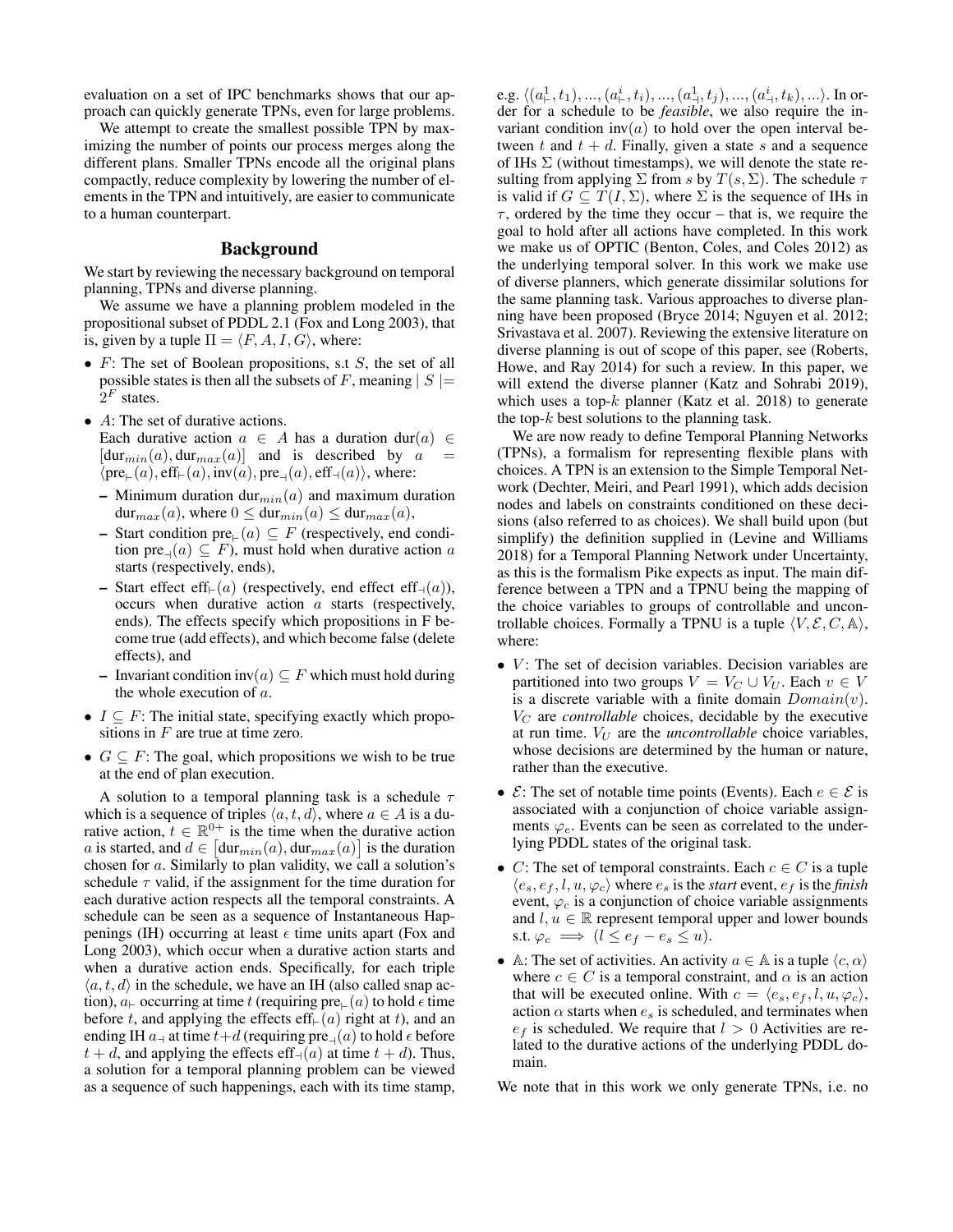uncontrollable choices are assigned. The task of determining which choices are uncontrollable is a subject for future work.

Pike is an online plan executive for human-robot teamwork that quickly adapts and infers intent based on the preconditions of actions in the plan, temporal constraints, unanticipated disturbances, and choices made previously (by either robot or human). It takes as input a flexible plan with choices defined using the TPNU formalism. Using Pike to control robots results in a mixed initiative execution in which humans and robots simultaneously work and adapt to each other to accomplish a task.

### Automatic Generation of TPNs

Now that we have supplied the relevant motivation and background for the task at hand, we can further define the problem which we wish to solve. Given a Temporal Planning task  $\Pi = \langle F, A, I, G \rangle$  as input, we wish to generate a Temporal Planning Network (TPN) which represents multiple dissimilar plans that solve the task at hand.

We note here that our work focuses primarily on the TPN time points  $\mathcal E$  as these are the elements we wish to minimize in order to achieve the smallest TPN. Merging time points can create decision variables. Different combinations of such decisions might lead to valid or invalid plans, thus, other possible optimization objectives could include generating TPNs with a high number of decision variable combinations, or which lead to a high number of valid plans. We leave optimizing these measures for future work.

The TPN executive (Pike) incorporates the ability to avoid making combinations of choices that lead to infeasible paths and so we do not trouble ourselves with addressing how these merges may affect  $C$ .

We first describe our devised approach to diverse temporal planning, then go on to tackle the question of how to merge multiple solutions into a single representation (TPN), and lastly we showcase the results of our technique on the latest IPC domains.

## Diverse Temporal Planning

Our approach to diverse temporal planning builds upon the top-k approach (Katz and Sohrabi 2019). The main challenge we address here is that temporal plans are not a sequence of instantaneous happenings, but rather a schedule, and thus the top- $k$  approach does not apply directly. Therefore, we first define the *temporal plan skeleton* of a solution to a temporal planning task.

Definition 1 (Temporal Plan Skeleton). *Given a planning task*  $\Pi = \langle F, A, I, G \rangle$  *and a solution*  $\tau$ *. The temporal plan skeleton (TPS)* π *is the sequence of the IHs in* τ *(without their time stamps).*

Given a TPS  $\pi$  and an IH  $a \in \pi$ . The TPS suffix of  $\pi$  from a, denoted  $\Sigma_a^{\pi}$ , is the sequence of IHs in  $\pi$  from right after a occurs (excluding a) until the end of the TPS.

The objective of diverse temporal planning is to find dissimilar solutions to the temporal planning task Π. We argue that two different plans, with the same TPS, and which



Figure 1: All the possible points to deviate from TPS  $\pi$ , from the point of view of the  $i^{th}$  action in  $\pi$ ,  $a_i$ .

vary only in their time stamps, are not very different. Specifically, for the purposes of merging these plans into a TPN, they are not different at all, as the TPN executive will make the scheduling decisions. Thus, we define two plans to be different if and only if they have a different TPSs.

The diverse top- $k$  planning approach (Katz and Sohrabi 2019) works iteratively by calling a planner to obtain a solution  $\tau$ , then creating a modified planning task which eliminates the solution  $\tau$ , calling the planner again, and so forth. Thus, to apply this approach to temporal planning, we create a *temporal plan elimination formulation*, which takes as input a temporal planning task  $\Pi$  and a solution  $\tau$ , and creates a modified temporal planning task  $\Pi'$  which eliminates all solutions which share the same TPS as  $\tau$  (while all other solutions remain valid).

The main technical challenge here is that temporal planning is performed with durative actions, while the *plan forbidding reformulation* (Katz et al. 2018) works on IHs (as in classical planning). Furthermore, the plan forbidding reformulation is based on detecting when the current candidate plan deviates from the plan to forbid, which is simpler for classical planning.

To overcome this challenge, we think of each durative action a as two IHs;  $a_{\text{+}}$  at the start and  $a_{\text{+}}$  at the end. Note that a TPS is determined by the order of the IHs, similarly to a classical plan. Thus, if we could somehow plan with IHs (while still respecting action durations, invariant conditions, and temporal constraints) we could use the classical planning approach directly. While this is not possible, we can think of a durative action as a pair of two IHs, and look at five different points where a durative action might deviate from the given TPS  $\pi$ . These are illustrated in Figure 1, and correspond to the five cases described below.

**Case 1:** We have already deviated from  $\pi$  before a started.

- **Case 2:** We have followed  $\pi$  until now, but action a is different than the  $i^{th}$  action in  $\pi$ .
- **Case 3:** Action a starts according to  $\pi$ , but between  $a_{\text{+}}$  and  $a_{\rightarrow}$ , another instantaneous event occurs, which deviates from  $\pi$ .
- **Case 4:** Action a starts according to  $\pi$ , but the end event  $a_{\text{+}}$ is not according to  $\pi$ , i.e., the end event is not according to the sequence. This occurs when some other event should have occurred before  $a_{\rightarrow}$ .
- **Case 5:** Action a starts and ends according to  $\pi$ . This case is when  $\pi$  is being followed, and a future action will deviate.

Having described these 5 cases, we can now describe our *temporal plan elimination formulation*. This formulation has 6 different versions of each durative action that takes part in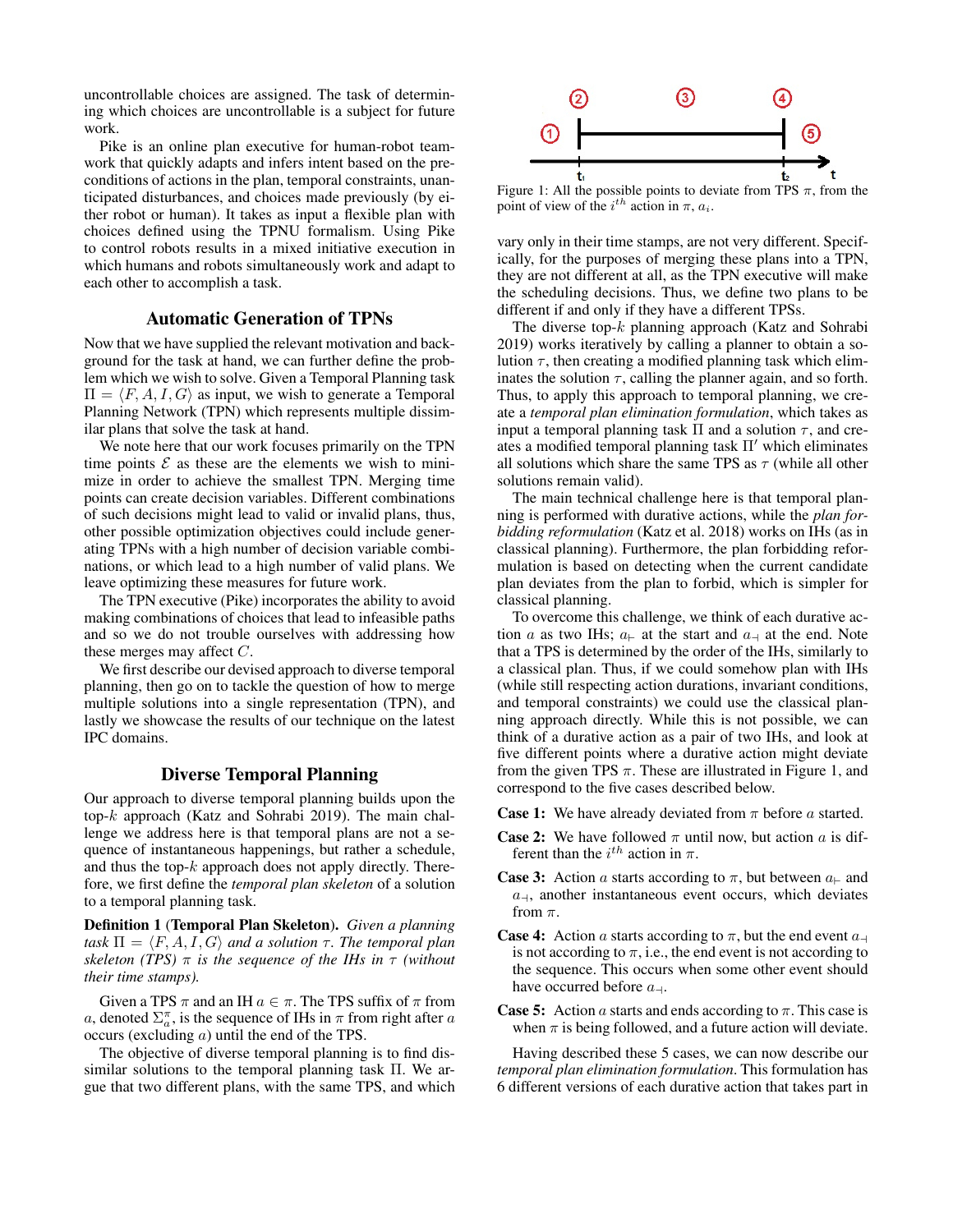the plan: one for each of the above five cases, and one for actions which do not appear in  $\pi$ . Also, similarly to the top- $k$ approach (Katz et al. 2018), we introduce new proposition to encode deviation from  $\pi$ . Specifically, for a given TPS with n IHs, we use  $2n + 2$  propositions:  $2n + 1$  to encode the sequence  $\pi$ , and another for representing whether we have already deviated. Note, that only durative action participating in the plan to forbid will be multiplied, and not the entire space of durative actions.

We now formally describe our formulation.<br>Let  $\Pi = \langle F, A, I, G \rangle$  be a planning task, and  $= \langle F, A, I, G \rangle$  be a planning task, and  $= \langle a_1, t_1, d_1 \rangle, ..., \langle a_n, t_n, d_n \rangle$  be some temporal plan with a corresponding TPS  $\pi$ , where i and i' are the time indexes of  $a_{\vdash}$  and  $a_{\dashv}$  appropriately in  $\pi$ . The planning task  $\Pi' = \langle F', A', I', G' \rangle$  is defined as follows:

• 
$$
F' = F \cup \{p, p_0, ..., p_{2n}\},\
$$

•  $A' = \{a^0 \mid a \in A, a \notin \tau\} \cup \{a^1, a^2, a^3, a^4, a^5 \mid a \in \tau\}$ where:

$$
a^0 = \langle \text{pre}_{\vdash}(a), \text{eff}_{\vdash}(a) \cup \{p\}, \text{inv}(a), \text{pre}_{\dashv}(a), \text{eff}_{\dashv}(a) \rangle
$$
  
\n
$$
a^1 = \langle \text{pre}_{\vdash}(a) \cup \{p\}, \text{eff}_{\vdash}(a), \text{inv}(a), \text{pre}_{\dashv}(a), \text{eff}_{\dashv}(a) \rangle
$$
  
\n
$$
a^2 = \langle \text{pre}_{\vdash}(a) \cup \{\neg p, \neg p_{i-1}\}, \text{eff}_{\vdash}(a) \land p, \text{inv}(a),
$$

pre<sub>–</sub>(a), eff<sub>–</sub>(a)  

$$
a^3 = \langle pre_{\vdash}(a) \cup \{\neg p, p_{i-1}\}, \text{eff}_{\vdash}(a) \land \neg p_{i-1} \land p_i
$$
  
inv(a), pre<sub>–</sub>(a)  $\cup \{p\}, \text{eff}_{\vdash}(a)\rangle$ 

,

$$
a^4 = \langle \text{pre}_{\vdash}(a) \cup \{\neg p, p_{i-1}\}, \text{eff}_{\vdash}(a) \land \neg p_{i-1} \land p_i,
$$
  
inv(a), pre<sub>-1</sub>(a)  $\cup \{\neg p, \neg p_{i'-1}\}, \text{eff}_{\dashv}(a) \land p \rangle$ 

$$
a^{5} = \langle \text{pre}_{\vdash}(a) \cup \{\neg p, p_{i-1}\}, \text{eff}_{\vdash}(a) \land \neg p_{i-1} \land p_i,
$$
  
inv(a), pre\_{\dashv}(a) \cup \{\neg p, p\_{i'-1}\},  
eff\_{\dashv}(a) \land \neg p\_{i'-1} \land p\_{i'} \rangle

$$
\bullet \ \ I' = I \cup \{p_0\}
$$

$$
\bullet \ \ G' = G \cup \{p\}
$$

Explaining the reformulation. For ease of presentation, we abuse notation and say that a temporal action a is along  $\pi$ , when  $a_{\vdash}, a_{\dashv} \in \pi$  with indexes  $i, \tilde{i}'$ . The proposition p represents a deviation from  $\pi$ , so it starts as false, and becomes true when the sequence of actions applied is not a prefix of  $\pi$ . Once the value p is achieved, it remains true. p is also part of the new goal,  $G'$ , as the objective here is to find a deviation from  $\pi$ .

Propositions  $p_0, ..., p_{2n}$  encode the progress along the TPS  $\pi$ , before deviating from it. Actions  $a^0$  are the activities that do not appear in  $\pi$ , thus automatically indicate deviation from  $\pi$  and achieve p. The actions  $a^1, ..., a^4$  are copies of actions in  $\pi$ , corresponding to cases 1...4 above.  $a^{5}$  are copies of actions along  $\pi$ , these actions are responsible for following the sequence  $\pi$  and are applicable only while the sequence is still followed, i.e.  $p$  is false. Note that in all five cases when an action along  $\pi$  has more than one instance, each instance is treated as a different action with a different corresponding  $p_i$  variable indicating its position in the sequence. The convention in the reformulation is that the preconditions are sets which requirements are added to, and effects are sets comprised of delete and add effects, thus the conjunction between delete and add effects of the auxiliary variables.

**Theorem 1.** Let  $\Pi$  be a temporal planning task and  $\tau$  it's *temporal solution plan with temporal skeleton* π*. The task* Π0 *is a plan elimination reformulation of* Π *and* π*.*

*Proof.* First we define the set of events  $O = \{A_{\vdash}, A_{\dashv}\}\$  as the set containing all the start and end events of durative actions in A. We also define 4 additional sets of events:  $o^0$ events that are not in  $\pi$ ,  $o^1$  events that are in  $\pi$  but the skeleton has already been broken,  $o^2$  events that are in  $\pi$  and are the first occurrence of event not in the right sequence in  $\pi$ , and finally  $o^3$  events that are in  $\pi$  and in the right order, i.e for each of the action in the elimination formulation it holds that for  $a \in a^0$ ,  $a = \{a_{\vdash}, a_{\dashv}\} \to a_{\vdash} \in o^0, a_{\dashv} \in o^0$ . For  $a \in a^1$ ,  $a = \{a_+, a_+\}$   $\rightarrow a_+ \in a^1, a_+ \in a^1$ . For  $a \in a^2$ ,  $a = \{a_+, a_+\} \rightarrow a_+ \in o^2, a_+ \in o^1$ . For  $a \in a^3$ ,  $a = \{a_{\vdash}, a_{\dashv}\}$   $\to a_{\vdash} \in o^3, a_{\dashv} \in o^1$ . For  $a \in a^4$ ,  $a = \{a_{\vdash}, a_{\dashv}\} \to a_{\vdash} \in o^3, a_{\dashv} \in o^2$ . And finally  $a \in a^5$ ,  $a = \{a_{\vdash}, a_{\dashv}\} \to a_{\vdash} \in o^3, a_{\dashv} \in o^3$ .

For the first direction, we show that the set of solutions of the reformulation, e.g., the set of solutions of  $\Pi'$  is included in the set of solutions of Π. Let  $\mathcal{R}: O' \to O$  be the mapping defined by  $\mathcal{R}(o^0) = a$  and  $\mathcal{R}(a^1) = \mathcal{R}(a^2) = \mathcal{R}(a^3) = o$ . Note that  $\Pi'$  is restricted to the propositions V equal to those in task Π, modulo the three equal five equal instances of events in  $\pi$  and the five equal instances of the actions in  $\tau$ . Thus, for each skeleton  $\pi'$  for  $\Pi'$ ,  $\mathcal{R}(\pi)$  is a skeleton for  $\Pi$ .

For the second direction, we show that every solution of Π is included in  $\Pi'$ , excluding  $\pi$ . Since for each event  $o \in \pi$ at most one event of the events  $o^j$ ,  $j = 1, 2, 3$  corresponding to actions  $a^i$ ,  $i = 1, ..., 5$  is applicable in each state s of  $\Pi'$ , given a sequence of events  $\alpha$  applicable in the initial state of  $\Pi$  it can be mapped to an applicable sequence  $\alpha'$  in the initial state of  $\Pi'$ , such that  $\mathcal{R}(\alpha') = \alpha$ , by choosing in each state the relevant representative out of  $o^j$ ,  $j = 0, ..., 3$ corresponding to  $a^i$ ,  $a = 0, ..., 5$ . I.e.,  $\mathcal{R}$  is restricted to applicable events sequences in the initial state, and  $\mathcal R$  is invertible, we denote its inverse mapping by  $\mathcal{R}^{-1}$ . Now, for a given  $\pi$ , let  $\pi' = \mathcal{R}^{-1}(\pi)$  be the inverse mapping of the plan  $\pi = 0_1, ..., 0_{2N}$  for  $\Pi$ . Then  $\pi' = 0_1^3, ..., 0_{2N}^3$  induced by  $\tau' = a_1^5, ..., a_n^5$  by the definition of the set  $a_1^5$ . At each step p is False, thus  $\tau'$  is not a plan for  $\Pi'$ , consequently  $\pi'$ is not a skeleton for  $\Pi'$ . Now, let  $\rho$  be a plan for  $\Pi$  with a corresponding skeleton  $\alpha$ , such that  $\alpha \neq \pi$ . Let *o* be the first event in  $\alpha$  that differs from corresponding event in  $\pi$ , with index *i*. So the prefix of events  $\alpha' = 0, \ldots, 0, -1$  is shared both by *pi* and  $\alpha$ . Thus we have  $\mathcal{R}^{-1}(\alpha') = o_1^3, ..., o_{i-1}^3$ , and since  $o \neq o_i^3$  the next event on  $\mathcal{R}(\alpha)$  will not be  $o_i^3$ . If  $o \in \pi$ , it will be of  $o^2$ , and either of  $a^2$  or  $a^4$ , if its  $a_{\vdash}$  or  $a_{\dashv}$ , otherwise it will be of  $o^0$ . In either case it will set the value of p to True. Consequently, all the following events  $o'$  are mapped to either  $o^1$  or  $o^0$  with corresponds to actions  $a^0$ ,  $a^2$  and  $a<sup>3</sup>$ , and the preconditions of these actions are restricted to  $p = True$ , and thus the skeleton  $\mathcal{R}^{-1}(\alpha)$  achieves the goal values on  $S$ ,  $V$  and thus is a plan.

Last thing to show is the applicability of  $o^2$  in the state  $s'_i := [o_1^3, ..., o_{i-1}^3]$  for  $o \in \pi$  such that  $o \neq o_i$ . By default the preconditions of  $o$  holds in  $s'_i$ . Further, since at the initial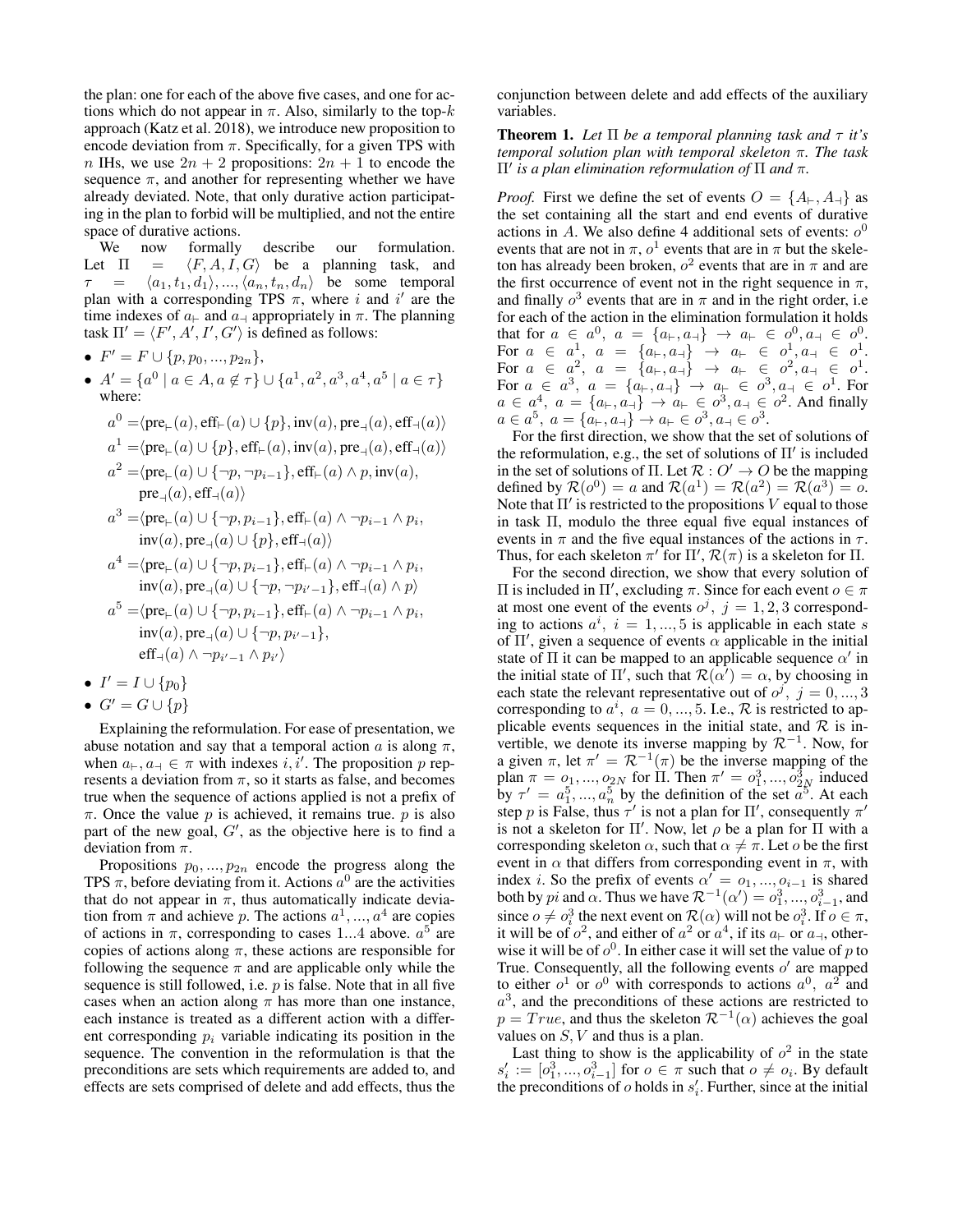state  $\neg p, p_0, \neg p_j \quad j = 1, ..., 2N$ , after applying  $o_1^3, ..., o_{i-1}^3$ <br>we have  $s'_i[p] = True, s'_i[p_j] = False \ 0 \le j \le 2N \ j = i$ and  $s'_i[p_i] = True$ . Since  $o \neq o_i$ , for each  $1 \leq j \leq$  such that  $o = o_j$ , we have  $s'_i[p_{i-1} = False$ , and thus, event from  $o^2$  is applicable in  $s'_i$ . □

Example 1 (Get Home & Eat). *As an example for the use of the theorem we will look at a Get Home & Eat problem where after a long day at work, our agent needs to get home and eat dinner. Our domain has four durative actions:* Walk*,* Taxi*,* Cook *and* Order*. The problem is such that some actions can be concurrent, the initial state is empty, and at the goal our agent is at home and ,having eaten his meal, not hungry.*

The domain and problem content for this example is as follows:



Figure 2: PDDL example domain

A feasible solution for this planning task is the following tuple of triplets:  $(\langle Walk, 0, d \rangle, \langle Order, \epsilon, d \rangle)$ where the appropriate order of IHs or skeleton is:  $\langle Walk_+, Order_+, Walk_+, Order_+\rangle$ . Note that the durative actions  $Taxi$  and  $Cook$  do not participate in this solution plan.

Thus, in the solution plan skeleton there are four IHs. the compilation will add six new predicates, five denoting the order of the plan and one for deviating from the plan, i.e. the predicates set is now: {chose transportation, chose meal, at home,

not hungry, p, p<sub>0</sub>, p<sub>1</sub>, p<sub>2</sub>, p<sub>3</sub>, p<sub>4</sub>}. The initial state now includes  $p_0$  to denote that nothing has happened yet and it is still possible to find the original plan. The goal includes in addition  $p$  to denote deviation from the plan. The durative action make tea does not participate is the plan, and thus becomes the  $a_0$  set of actions, i.e., p is added to the *at start* 

effects to denote it is a new component in the plan. Now, each of the action participating in the plan is compiled into five different actions, denoting the different possibilities of orders of the IHs. For example action  $Walk$  is comprised of the  $Walk_{\vdash}$  which is the first IH in the skeleton thus if it is executed as the first action then  $p_0$  is true and a start effect is to switch it to false and switch to true  $p_1$ . Similarly  $Walk_{\perp}$ is the third IH and if  $p_2$  is true then the original plan is still followed and it switched to false, and  $p_3$  is switched to true. This is an action of set  $a^1$ , if  $p_2$  is false then the order of the original plan was broken and there is no need to turn  $p_3$  on, and  $p$  can be switched to true to indicate the change. Like so, all the five actions are built and in similar manner it is done also to the other actions participating in the original plan, in this case the Order action.

We note that in principle, if there were any useless actions (i.e. which don't contribute to the solution), then it would be possible that the new solution would not be very different from the original one. However, for such scenarios we take advantage of OPTIC's search method which prunes such useless actions in advance.

**Theorem 2.** Let  $\Pi$  be a temporal planning task and  $\tau$  a *solution with TPS*  $\pi$ . The task  $\Pi'$  is a plan elimination refor*mulation of*  $\Pi$  *and*  $\pi$ *.* 

# Merging Diverse Plans into a TPN

Now that we have obtained a set of diverse TPSs  $\{\pi_1 \dots \pi_k\}$ for our input planning task  $\Pi$ , we would like to merge these into a single TPN, that compactly encodes all generated solutions and possibly more.

The naive merging approach for generating a TPN would be to create a single decision variable  $v \in V$  corresponding to a choice between the k obtained solutions. The structure of the TPN would then be a single decision at the start, and then the  $k$  constituent plans running in parallel up until they merge at the end of their path when reaching the terminal state which is shared. Of course, this approach defeats the purpose of having a flexible plan with choices.

The technique we describe here starts with the aforementioned naive TPN, but then looks for opportunities to merge additional time points. It is convenient to think of a TPN as a graph where time points are nodes connected by constraints (edges). By merging time points, additional solutions can be created, as demonstrated by the example in Figure 3.

The two constituent plans, shown at the top, are to walk home and then order in, or to take a taxi home and then cook. However, by merging the middle time point of these two solution paths, we obtain the TPN shown below, which yields 2 new solutions: walking home and then cooking, and taking a taxi home and then ordering in.

Next, we describe how we choose which time points from the naive TPN to merge.

### Merging Time Points in the TPN

While it is theoretically possible to merge any two time points in the TPN, it is likely a bad idea to merge two random time points. Thus, we identify criteria for when it "makes sense" to consider merging two time points.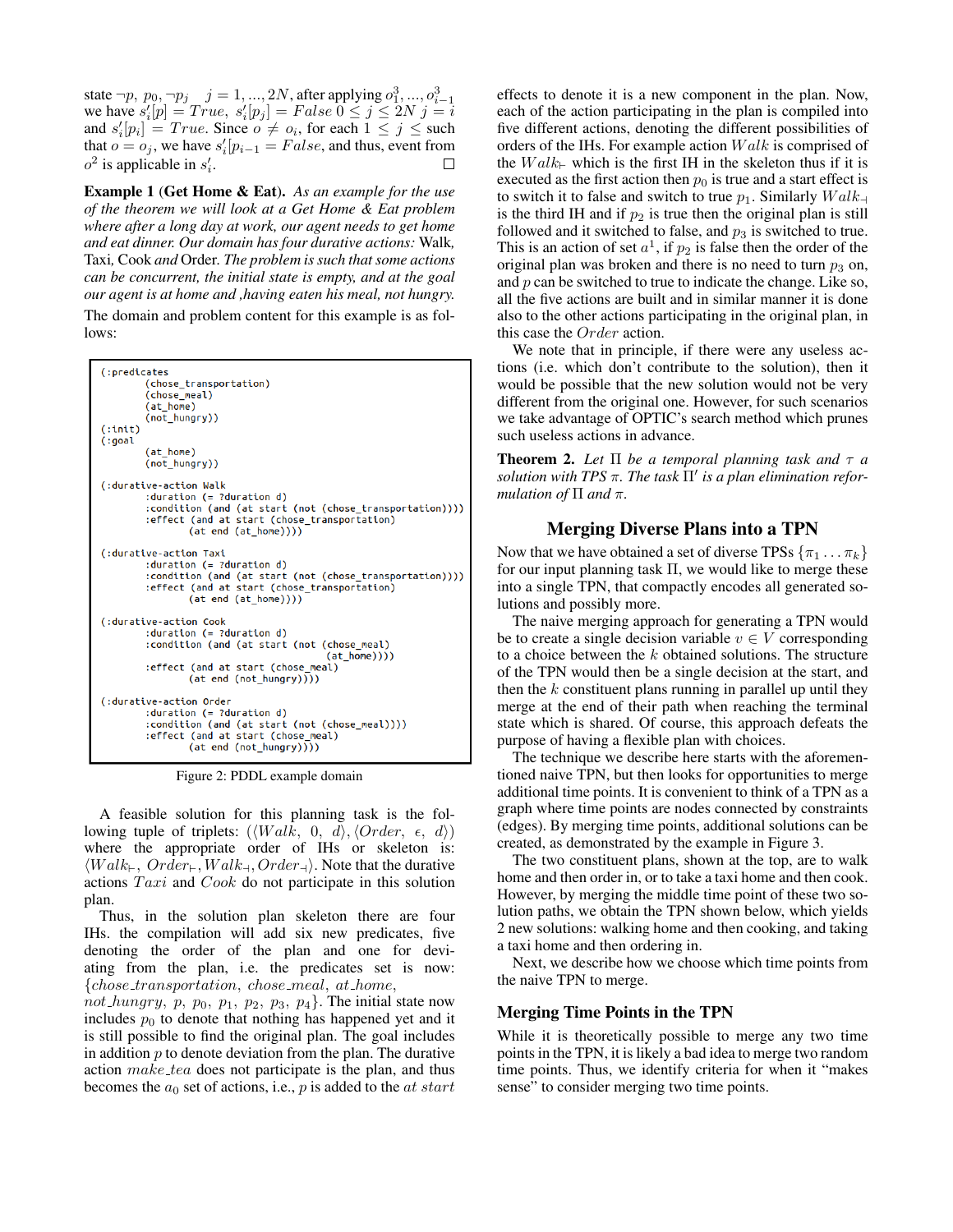

Figure 3: Additional paths created as a result of a merge. Choice time points are depicted with double circles. Top: Two separate plans, number of possible paths: 2. Bottom: Two merged plans, number of possible paths: 4.

An intuitive approach is to compare and require the equivalence of the underlying PDDL state at each time point along the original plan it belongs to (i.e. the subset of Boolean propositions  $s \subseteq F$ ). Unfortunately, this does not cover all possible cases and can be very sensitive to domain representation. For instance if we return to the example in Figure 3 and introduce a new predicate W alked, which activates once our agent executes the *Walk* action,  $e_f^1, e_f^2$  will not equivalent by state space even though this proposition might have no future affect on the rest of the plan.

Another approach that comes to mind is to compare action sequences, meaning instead of searching through the state space, we will instead direct our attention at the plan space and look for matching action sequences in different plans. This approach falters when the sequences can be arbitrarily positioned in a plan. It might recognize a matching sequence of actions between two plans and wish to merge them without taking into account that one might be at the end of plan i while the other at the beginning of plan  $j$ . Consider for example a classic logistics domain with trucks and locations. Imagine a scenario where *truck1* must travel from location  $A$  to location  $B$  both at the beginning of the plan (to pick up a package) and at its end (to park there). An action sequence oriented approach might suggest a merge based on these identical actions thus creating a merge between one plan's beginning to another's end.

We would want to avoid these scenarios by creating a constraint on the merges to be somehow in accordance with a plan's execution state.

# Compatibility

Thus we suggest a method to determine whether two time points should be merged based on the validity of the solutions originating from their merge. We introduce the *compatibility* attribute of two IHs. We define compatibility based on IHs as opposed to time points as the latter can change when merging time points in the TPN while the former remains a static property of the TPSs of the original diverse

solutions. For instance, the outcome of any merge between two TPN time points which do not share the *exact* underlying PDDL state is necessarily a single TPN time point e who's underlying PDDL state is unknown in advance and depends on choices made during execution, before e was reached. We define two notions of compatibility:

Definition 2 (Full and Semi Compatibility between IHs). *Given a pair of IHs*  $a_1, a_2$  *from TPSs*  $\pi_i, \pi_j$  *respectively,* let  $s_{a_1}, s_{a_2}$  be the underlying PDDL state after these IHs  $occurred in  $\pi_i$ ,  $\pi_j$ , respectively, and let their corresponding$ *TPS suffixes be*  $\sum_{a_1}^{\pi_i}$ ,  $\sum_{a_2}^{\pi_j}$ .  $a_1$ ,  $a_2$  *are:* 

- Fully compatible iff  $G \subseteq T(s_{a_1}, \Sigma_{a_2}^{\pi_j})$  and  $G \subseteq$  $T(s_{a_2},\Sigma_{a_1}^{\pi_i})$
- **Semi compatible** iff  $G \subseteq T(s_{a_1}, \Sigma_{a_2}^{\pi_j})$  or  $G \subseteq$  $T(s_{a_2},\Sigma_{a_1}^{\pi_i})$

In other words two IHs  $a_1, a_2$  are Fully Compatible if we can execute the TPS suffix of each  $\pi$  from the other's current state  $s_a$  and achieve the goal, while two IHs  $a_1, a_2$  are merely Semi Compatible if we can execute at least one of the TPS suffixes from the other's current state  $s_a$  and achieve the goal.

We denote the set containing all such compatible pairs as M. Since M is static, we can efficiently compute it once at the beginning of the process. Each pair of compatible IHs  ${a_1, a_2} \in \mathbb{M}$  is an operation m corresponding to a merge we can perform on the TPN time points.

From now on, we will restrict our attention to applying only merges between pairs contained in M to the TPN. While this limits the space of possible TPNs, it also reduces the complexity of the problem to a manageable size.

Merging two time points in the TPN outputs a single new time point. This new time point must account for all IHs involved in the merge (recall that a time point may consist of multiple IHs). Therefore the merging of two time points is an operation between sets of IHs. Consider the 2-step merging sequence to the naive TPN  $m(a_1, a_2)$ ,  $m(a_2, a_3)$ . The first merge operation creates a new time point  $e_{new}$ . The second merge operation is now  $m(e_{new}, a_3) = m(\lbrace a_1, a_2 \rbrace, a_3)$ .

This scenario raises questions about the compatibility attribute as it applies to sets of IHs. We can define different transitivity notions when merging in order to experiment with this concept and widen or narrow our solution space. We define two notions of transitivity in when we allow merges:

Definition 3 (Strict and Loose transitivity between time **points).** Given two time points  $e_1, e_2$  where each time point *is a set of IHs, we will define a merge as applicable iff:*

- *Strict*:  $\forall a_i \in e_1 \land \forall a_j \in e_2 : \{a_i, a_j\} \in \mathbb{M}$
- Loose:  $\exists a_i \in e_1 \land \exists a_j \in e_2 : \{a_i, a_j\} \in \mathbb{M}$

We have not limited ourselves to generating TPNs with only valid solutions as the TPN executive (Pike) incorporates the ability to avoid making combinations of choices that lead to infeasible paths (Levine and Williams 2018).

### Merge Selection

Once M has been acquired, we require a method to determine which merge operations to execute. The reason for this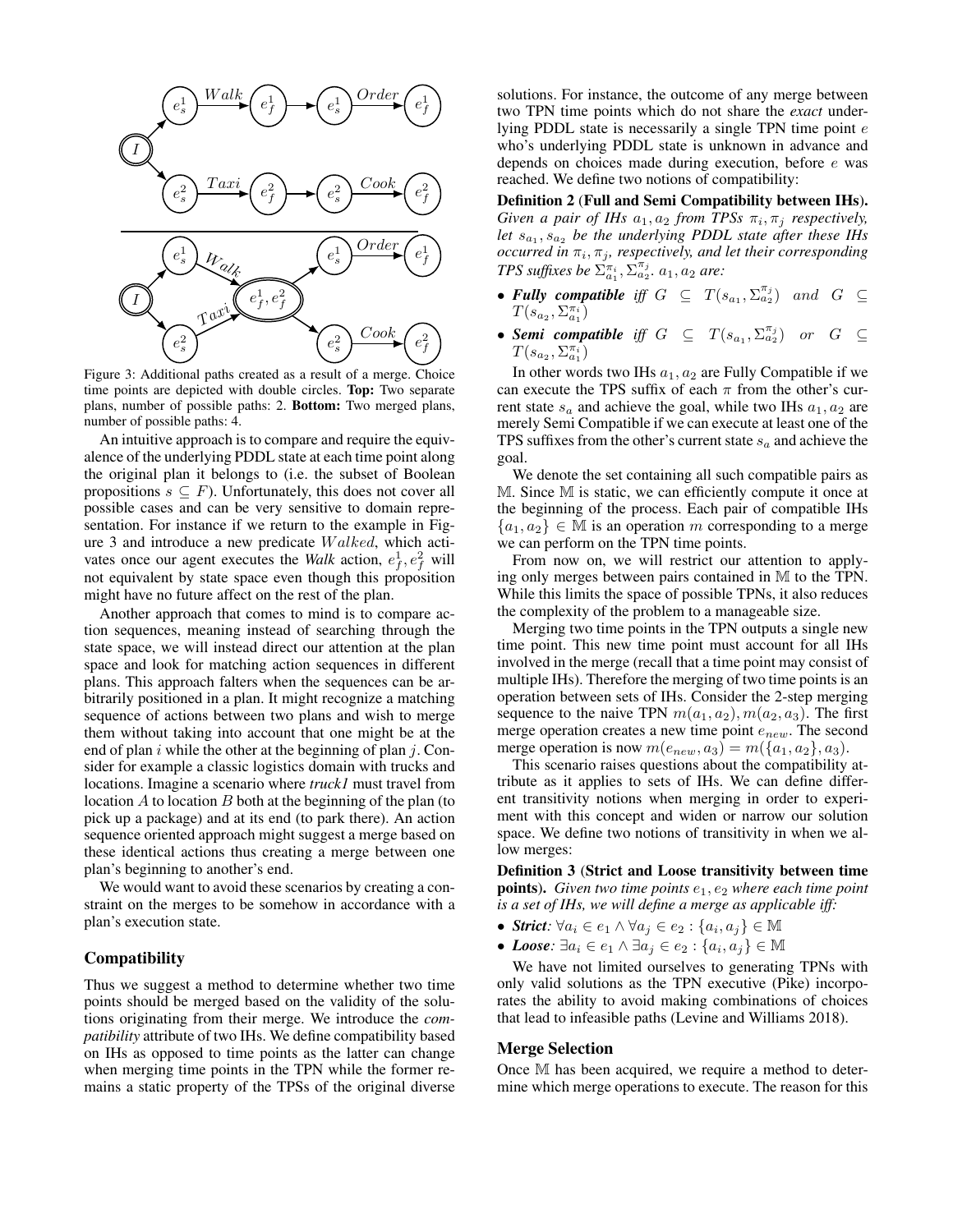necessity is that the merge operations in M are only compatible by definition in the naive TPN. Consider the following configuration — the naive TPN contains three TPSs  $\pi_1, \pi_2, \pi_3$ , and each path contains time points  $e_1, e_2, e_3$  in  $\pi_1, \pi_2, \pi_3$ , respectively, such that  $e_1$  is fully compatible with  $e_2$  *or*  $e_3$  but not with both. This scenario demonstrates the dilemma we now face — which pairs of time points to merge?

Constraint Programming To solve this optimization problem we call upon CP to maximize the number of merges we can apply to the naive TPN and formulate the problem as a COP. We define the set of all IHs participating in the optimization as N, in other words, these are all the *different* IHs appearing in M. To mark a pair of IHs  $a_i, a_j \in N$  as chosen to be merged together, we define the Boolean decision variable  $m_{i,j}$ . The set of all such variables is then  $M \equiv \{m_{i,j} \mid \forall i, j \in N\}.$ 

Our objective is to create the smallest possible TPN, and this is done by merging *groups* of IHs. Thus, to formulate our optimization objective using the  $m_{i,j}$  decision variables, we must create auxiliary decision variables for keeping track of groups. For example, merging  $a_1, a_2$  and  $a_3$  sets six decision variables to TRUE  $(m_{1,2}, m_{2,1}, m_{1,3}, m_{3,1}, m_{2,3}$  and  $m_{3,2}$ ), but only counts as one group. To do so we assign each IH the shared minimal index  $i$  of its group. For example, given the group containing IHs  $a_1, a_2, a_3$ , each IH is assigned the shared minimal index 1. This assignment is described via an additional decision variable  $s_i$  of type integer which is simply derived from the  $m_{i,j}$  decision variables. The set of all such variables is then  $S \equiv \{s_i \mid \forall i \in N\}$ The initial value for each shared minimal index variable is its own index:  $s_i = i$ . The COP therefore contains  $N^2 + N$ decision variables.

Let us now formulate the constraints applied in our COP. These will also define the merging transitivity, as discussed previously, which we wish to apply to the TPN. The following constraints hold for both Strict and Loose configurations:

- Compatible Merges:  $m_{i,j} \implies \{a_i, a_j\} \in \mathbb{M}$ .
- Symmetric Merges:  $m_{i,j} \iff m_{j,i}$ .
- Shared Minimum Node:  $s_i \neq i \implies m_{i,s_i}$  and  $m_{i,j} \implies s_i = min(s_i, s_j)$

The Strict configuration contains a single additional constraint dictating that any merging between three time points must uphold that they are all compatible with one another:

$$
m_{i,j} \wedge m_{i,k} \implies \{a_i, a_j\}, \{a_i, a_k\}, \{a_j, a_k\} \in \mathbb{M}
$$

The Loose configuration allows more freedom for applying merges but must make sure no two IHs originating from the same original solution are merged. Therefore, for this configuration, we pass  $P$ , a mapping from time points to original solutions, as input to the COP. Therefore,  $P \equiv \{p_i \mid$  $i = 1, ..., k$  where k is the number of TPSs. The additional constraints are then:

- $m_{i,j} \implies p_i \neq p_j$
- $m_{i,j} \wedge m_{i,k} \implies p_j \neq p_k$

•  $s_i = s_j \implies p_i \neq p_j$ 

Lastly, the objective function of the COP is to maximize the number of elements in  $S$  who's value differs from their index, in other words we want to count the number of IHs which were merged. Formally:

$$
f = Max \sum_{i=0}^{N} 1 \mid s_i \neq i
$$

### Empirical Evaluation

In order to empirically evaluate our algorithm, our compilation takes a temporal planning task  $\Pi$  and generates a set of k diverse solutions using the plan elimination compilation described in Section 4, with OPTIC (Benton, Coles, and Coles 2012) as the underlying solver. The TPS of each solution is obtained and M is computed, containing all the compatible time point pairs found in the naive TPN. We then construct a COP based on M in Minizinc (Nethercote et al. 2007) and use Gecode (Gecode Team 2020) to solve it. As output, we receive a mapping from time point pairs to merge operations resulting in a new TPN. If no compatible pairs are found (i.e.  $M = \emptyset$ ) the naive TPN is returned as output.

### IPC Benchmarks

We evaluated all combinations of k chosen from  $\{2, 4, 8\}$ , and both compatibility methods (Full & Semi denoted as F,S) and merging transitivity (Strict & Loose denoted as St,L). Thus, for each problem, we ran the diverse planner 3 times (for the different values of  $k$ ), and then ran 4 different versions of our COP (for the different compatibility and transitivity). The experiments were performed on Intel i7-7700K 32GB RAM, with a time limit of 30min for generating the diverse solutions and 5min for the COP task.

We evaluated our approach on all domains from the temporal track IPC in 2011, 2014, and 2018. Of these, we eliminated domains with actions whose durations depend on the current state, as this is not supported in a TPN. Out of these, we kept the domains where OPTIC was able to retrieve multiple diverse solutions for more than a single problem.

We define a run on a specific problem to be successful if:

- 1. OPTIC is able to obtain  $k$  diverse solutions.
- 2. The generated TPN is more compact than the naive TPN.

Otherwise, although the algorithm might have terminated successfully, we do not count it. Such a scenario occurs when the generated solutions in  $\Pi$  are very different from one another and no compatible pairs are found between them, leading to no possible merges to the naive TPN. In the left hand side of Table 1 we report the number of problems for which we were able to obtain  $k$  solutions as  $#N$ , and the number of successful runs is shown in the columns per configuration.

We also report by how much our approach was able to reduce the size of the naive TPN. As different values of  $k$  for the same problem lead to different sizes of the naive TPN, we evaluate the compactness of the generated TPN relative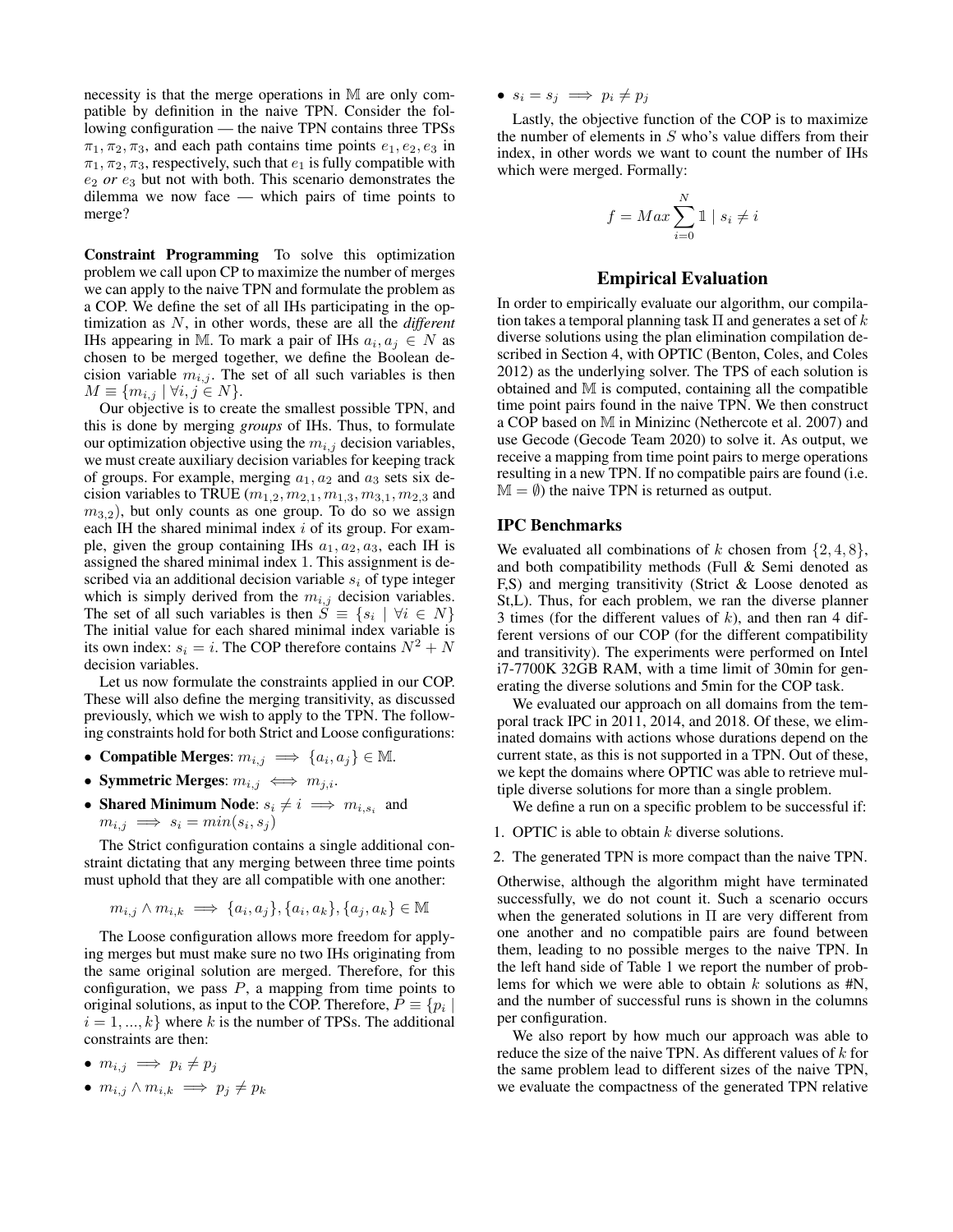|                        | <b>Successes</b> |    |       |  |       |    |    |    |    |         |  |  |     |  |       | Compactness    |       |       |       |       |       |       |       |       |          |       |       |                |       |       |
|------------------------|------------------|----|-------|--|-------|----|----|----|----|---------|--|--|-----|--|-------|----------------|-------|-------|-------|-------|-------|-------|-------|-------|----------|-------|-------|----------------|-------|-------|
| #Solutions             |                  |    | $k=2$ |  | $k=4$ |    |    |    |    | $k = 8$ |  |  |     |  | $k=2$ |                |       |       |       | $k=4$ |       |       |       |       | $k = 8$  |       |       |                |       |       |
| Transitivity           |                  |    |       |  | HIN   | C. |    |    |    | #N      |  |  |     |  | #N    | St             |       |       |       | #P    |       |       |       |       | #P       | ы     |       |                |       | # $P$ |
| Compatibility          |                  |    |       |  |       |    |    |    |    |         |  |  |     |  |       |                |       |       |       |       |       |       |       |       |          |       |       |                |       |       |
| crewplanning(30)       |                  |    |       |  |       |    |    |    |    |         |  |  |     |  | 22    | $0.01^{\circ}$ | 0.116 | 0.01  |       |       | .185  |       | 0.185 | 78    |          |       |       |                |       |       |
| parking(10)            |                  |    |       |  |       |    |    |    |    |         |  |  |     |  |       | 0.042          | 0.042 | 0.042 | 0.042 |       | 0.09  | 0.098 | 0.09  | 0.098 | $\Omega$ | 0.11  | 0.122 | .102           | 0.111 |       |
| quantom circuit $(10)$ |                  |    |       |  |       |    |    |    |    |         |  |  |     |  |       | 0.035          | 0.035 | 0.035 | 0.035 |       | 0.072 | 0.072 | 0.072 | 0.079 |          | 0.13  | 0.126 | 0.066          | 0.075 |       |
| trucks(10)             |                  |    |       |  |       |    |    | 10 | 10 | 10      |  |  |     |  |       | 0.05           | 0.081 | 0.05  | 0.07  |       | 0.059 | 0.063 | 0.056 | 0.058 | $\Omega$ | 0.066 | 0.048 | 0.032          | 0.023 |       |
| turn and $open(20)$    |                  |    |       |  |       |    |    |    |    |         |  |  |     |  |       | 0.03           | 0.057 | 0.03  | 0.065 |       | 0.16  | 0.043 | 0.014 | 0.02  |          |       |       |                |       |       |
| Total<br>  Avg         | 28               | 28 | 28    |  |       |    | 29 |    |    |         |  |  | -44 |  |       | 0.035          | 0.066 | 0.035 | 0.066 |       |       | 0.09  | 0.083 | 0.08  | 20.      | 0.105 | 0.099 | $0.06^{\circ}$ | 0.07  | -19   |

Table 1: Summary of Empirical Results

to the size of the naive TPN:

$$
compactness(TPN) = 1 - \frac{|\mathcal{E}_{new}|}{|\mathcal{E}_{naive}|}
$$

In the right hand side of Table 1 we show the average compactness over the commonly solved problems for each  $k$  by the four different configurations of our approach. #P denotes the number of commonly solved problems for each  $k$ .

## **Results**

Before we analyze the results, we note that the larger  $k$  is, the more IHs we have to compare between diverse solutions. Therefore we expect that an increase in  $k$  will result in more compatible pairs and thus in more merges and better compactness, but at the cost of more computational effort.

As the results in Table 1 show, the above intuition is partially correct. First, as the intuition suggests, for larger  $k$  the number of successes decreases. This can be explained by the rise in complexity of the COP due to many compatible pairs and the associated high memory consumption. However, on the other extreme, when  $k$  is low there is a greater probability that the few diverse solutions generated will differ significantly from one another. Such instances may lead to either a low number of compatible pairs – less merges and a worse compactness *or* finding no compatible pairs all together and resulting in an unsuccessful run. Indeed, this is what happened in the parking and trucks domains, where using  $k = 4$  resulted in more success than either  $k = 2$  or  $k = 8$ .

We now turn out attention to examining the differences between the four configurations of our approach. First, note that using semi-compatibility always results in at least as many compatible pairs as using full-compatibility. This increase in the number of possibilities leads to an increase in the difficulty of solving the COP, which explains the higher success count of the full-compatibility, as can be seen in crewplanning for  $k = 8$  and truck for  $k = 4$ .

On the other hand, the extra possibilities allow for more merges, and thus for better compactness. This is especially evident for  $k = 2$ , where a single merge contributes more to the compactness than for higher values of  $k$ , since it involves time points from a higher proportion of the original solutions.

Comparing using strict transitivity to loose transitivity, the former is a stricter constraints, thus pruning the space of possible solutions. With lower values of  $k$ , this pruning makes little difference, implying that the best solutions are not typically not pruned by this. With higher values of  $k$  this pruning reduces the size of the search space, allowing the solver to find better solutions in the alloted time, at the cost of a slight reduction in the success count.

### Summary and Future Work

We have presented the first approach for automatically generating Temporal Planning Networks from a description of a planning task. This makes the useful tools based on the TPN formalism, such as the Pike executive (Levine and Williams 2018), much more broadly applicable, as there is no need to manually generate a TPN or RMPL program (Kim, Williams, and Abramson 2001). We have also adapted the plan reformulation elimination (Katz et al. 2018) to the temporal setting, thus creating the first diverse temporal planner. In this paper, we focused on fully controllable TPNs. In future work, we will address the uncertainty inherent in some domains, such as human-robot teamwork – one of the original motivations for the TPN formalism. In order to do this, we intend to use a multi-agent formalism, such as MA-STRIPS (Brafman and Domshlak 2008), and define which agents are under our control and which are not. The objective here will be to generate a TPNU.

Additionally, the objective we optimized here, minimizing the size of the resulting TPN, is only one possible objective. In the context of human-robot teamwork, one may want to optimize for some human-focused metrics, such as the ease of explaining the TPN to the human, the mental effort needed to keep track of the current state of execution, and the flexibility given to the human at any given moment during execution.

Finally, as previously mentioned, TPNUs can serve as a middle ground between contingent planning and conformant planning or naive replanning. We intend to explore using such automatically generated TPNUs in planning under uncertainty, where a TPNU is generated, and executed until something outside its specification occurs, when a new TPNU is synthesized.

### References

Benton, J.; Coles, A. J.; and Coles, A. 2012. Temporal planning with preferences and time-dependent continuous costs. In *Proceedings of the Twenty-Second International Conference on Automated Planning and Scheduling, ICAPS* 2012, Atibaia, São Paulo, Brazil, June 25-19, 2012.

Brafman, R. I., and Domshlak, C. 2008. From one to many: Planning for loosely coupled multi-agent systems. In *Proceedings of the Eighteenth International Conference on Automated Planning and Scheduling, ICAPS 2008, Sydney, Australia, September 14-18, 2008*, 28–35.

Bryce, D. 2014. Landmark-based plan distance measures for diverse planning. In *Proceedings of the Twenty-Fourth International Conference on Automated Planning and Scheduling, ICAPS 2014, Portsmouth, New Hampshire, USA, June 21-26, 2014*.